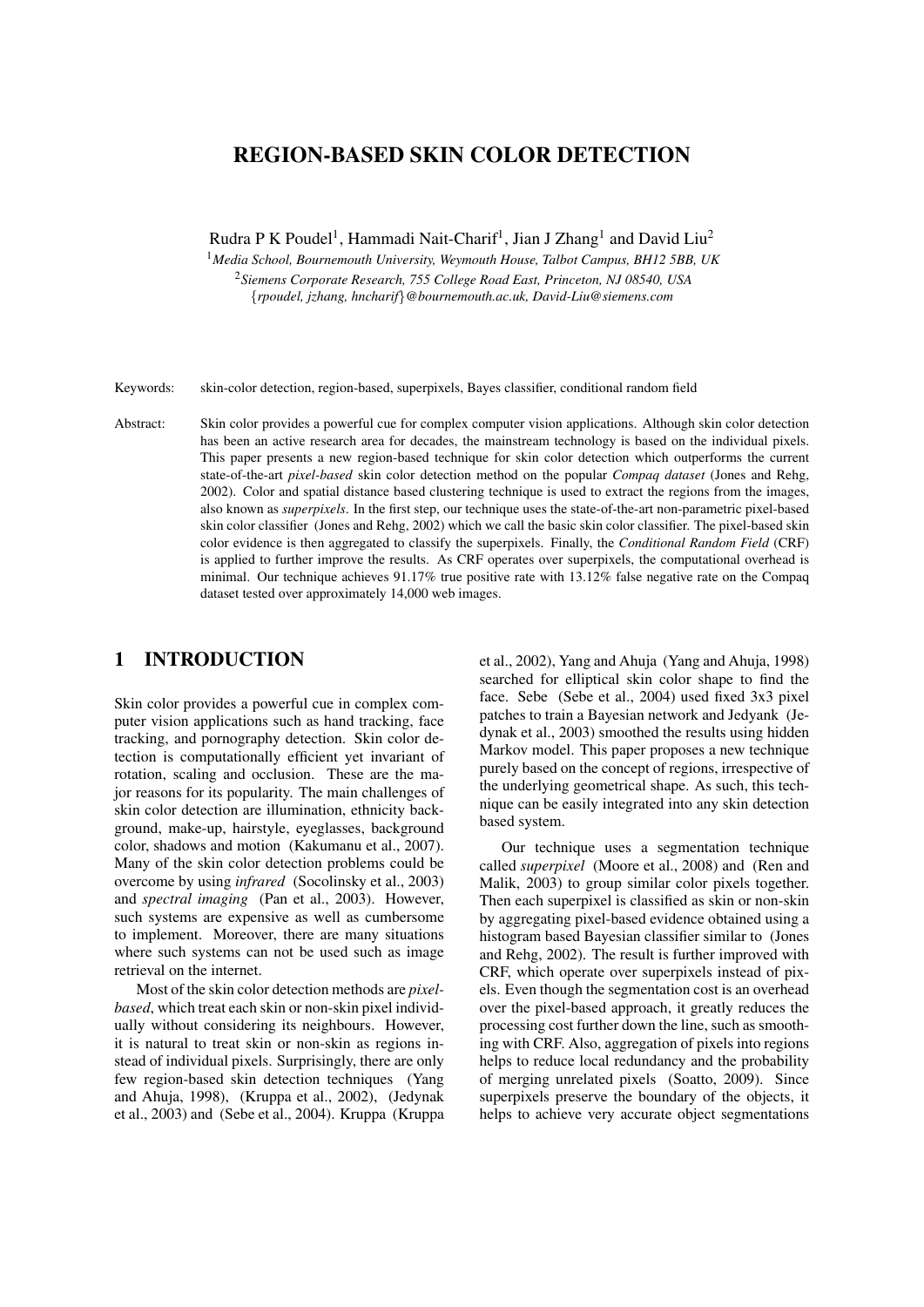(Fulkerson et al., 2009).

The presented method not only outperforms the current state-of-the-art pixel-based skin color detection methods but also extracts larger skin regions while still keeping the false-positive rate lower, providing semantically more meaningful results. This could in turn benefit higher-level vision tasks, such as face or hand detection. Related work is discussed in section 2; section 3 presents the proposed regionbased skin color detection technique; experiments and results are discussed in section 4. Finally, we summarize our work in section 5.

## 2 RELATED WORK

Skin color detection has two important parts: one is color space selection and another is color modelling. RGB: (Jones and Rehg, 2002), HSV: (Zhu et al., 2004), CIE-Lab: (Kawato and Ohya, 2002), YCbCr: (Wong et al., 2003), and normalized RGB: (Brown et al., 2001) are popular color spaces, with RGB and HSV being the most frequently used. CIE-Lab uniformly represents the color based on how two colors differ to the human observer. HSV shows better results under varying illumination (Kakumanu et al., 2007). However, most camera output RGB and illumination variation can be eliminated by increasing sample size (Jones and Rehg, 2002). Due to this reason the RGB color space is chosen in our experiments.

Skin color modelling falls in three categories: explicitly defined skin region (Peer et al., 2003), nonparametric and parametric methods. Histogram based Bayes classifier is a popular non-parametric modelling approach. Jones and Rehg (Jones and Rehg, 2002) used RGB color space and histograms based Bayes classifier and obtained 90% true positive rate with 14.5% false positive rate on unconstrained web images, a dataset made up of approximately 14,000 images. On parametric skin modelling technique, mixture of Gaussian has shown the best result (Terrillon et al., 2000). However, Jones and Rehg (Jones and Rehg, 2002) showed that given enough samples, the histogram based Bayes classifier technique is slightly better than mixture of Gaussian. Neural Network (Phung et al., 2002), self organizing map (Brown et al., 2001), Bayesian network (Sebe et al., 2004) and a few other methods have been used for skin color modelling.

This paper presents a region-based skin color detection method with no prior knowledge on the geometric shape of the regions. The works of Yang and Ahuja (Yang and Ahuja, 1998), Kruppa (Kruppa et al., 2002), Jedyank (Jedynak et al., 2003) and Sebe



(a) Original image (b) After segmen-(c) Segmentation tation visualization

Figure 1: An example of superpixel segmentation.

(Sebe et al., 2004) are the close to ours. However, Yang and Ahuja (Yang and Ahuja, 1998) used multiscale segmentations to find elliptical regions for face detection. Hence, their model is biased toward elliptical objects. Kruppa (Kruppa et al., 2002) also used a similar concept to find the elliptical region using color and shape information for face detection. Sebe (Sebe et al., 2004) used 3x3 fixed size pixel patches. Our presented technique uses patches with varying sizes, which is purely based on image evidence, i.e. skin color in this case. Also, Jedyank (Jedynak et al., 2003) used hidden Markov model at pixel level, while we use conditional random fields and operate on superpixel, as described in section 3.4.

# 3 REGION-BASED APPROACH

We argue that skin is better presented as regions rather than individual pixels. The proposed region-based approach has four major components: *basic skin classifier* (section 3.1), extraction of regions called superpixels (section 3.2), superpixels classification (section 3.3), and a smoothing procedure with CRF (section 3.4). Each step is discussed in detail below.

## 3.1 Basic Skin Color Classifier

Any good skin color classification method can be used as a basic skin color classifier. This paper uses the histogram based Bayesian classifier similar to that of Jones and Rehg (Jones and Rehg, 2002), a state-ofthe-art skin color detection technique.

Learning skin and non-skin histograms: densities of skin and non-skin color *histograms* are learned from the *Compaq dataset* (Jones and Rehg, 2002). The Compaq skin color dataset has approximately 4,700 skin images and 9,000 non-skin images collected from free web crawling. It has images from all ethnic groups with uncontrolled illumination and background conditions. The number of manually labelled pixels is nearly 1 billion. Skin and non-skin histograms are obtained in RGB color space with 32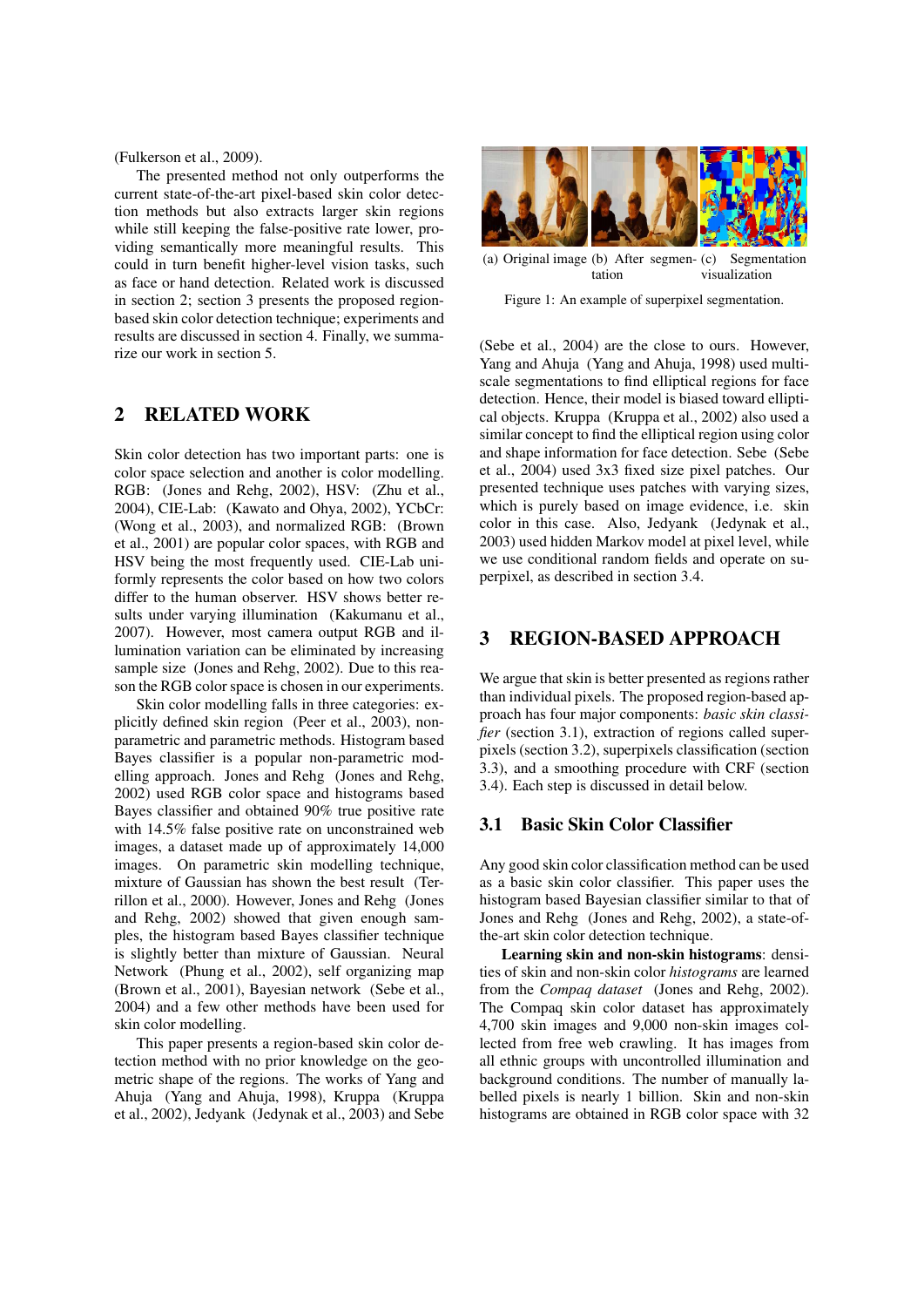bins for each color channel, exactly same to the settings in Jones and Rehg (Jones and Rehg, 2002). Equal number of skin images are randomly divided for training and testing. Similarly, equal number of non-skin images are randomly divided for training and testing.

Bayesian skin classifier: Naive Bayes is used to build the skin and non-skin classifier. The probability of a color being skin *s* given a color *c*,  $P(s|c)$ , is given by

$$
P(s|c) = \frac{P(c|s)P(s)}{P(c)}\tag{1}
$$

where,  $P(c|s)$  is the likelihood of a given color *c* being skin,  $P(s)$  is skin color prior and  $P(c)$  is color prior. Similarly, the probability of a color being non-skin *ns* given a color *c* is given by

$$
P(ns|c) = \frac{P(c|ns)P(ns)}{P(c)}\tag{2}
$$

where,  $P(c|ns)$  is the likelihood of a given color *c* being non-skin and *P*(*ns*) prior for non-skin color. Further  $P(c)$  could be calculated as following

$$
P(c) = P(c|s)P(s) + P(c|ns)P(ns)
$$
 (3)

 $P(c|s)$  and  $P(c|ns)$  are directly calculated from skin and non-skin histograms. Prior probabilities: *P*(*s*) and  $P(ns)$  can also estimated from the total number of skin and non-skin samples in the training dataset. However, for skin and non-skin classification, we can simply compare  $P(s|c)$  to  $P(ns|c)$ . Using equations (1) and (2), the ratio of  $P(s|c)$  to  $P(ns|c)$  can be simplified to

$$
\frac{P(s|c)}{P(ns|c)} = \frac{P(c|s)P(s)}{P(c|ns)P(ns)}
$$
(4)

Equation (4) can be thresholded to produce a skin and non-skin classification rule. Further, *P*(*s*) and *P*(*ns*) are also constant so this can be simplified as follows

$$
\frac{P(c|s)}{P(c|ns)} > \Theta
$$
 (5)

where Θ is a constant threshold value.

In the experiments, equation  $(5)$  is used to find the skin and non-skin probability for pixels. The values of  $P(c|s)$  and  $P(c|ns)$  are directly looked-up from normalized skin and non-skin histograms respectively.

## 3.2 Superpixels

A region or collection of pixels is called a superpixel. A five dimensional vector is used to extract the superpixels: three RGB color channels and two positional coordinates of the pixel, using the *quick shift* (Vedaldi and Soatto, 2008) image segmentation algorithm. Superpixels generated from this approach vary in size



Figure 2: Comparison between pixel-based (Jones and Rehg, 2002) (middle) and region-based with CRF(right) skin color classification techniques.

and shape, hence the number of superpixels in each image is highly dependent upon the complexity of the image. An image with low color variation will have a smaller number of superpixels than an image with high color variation, as there is no penalty for boundary violation. Generally, the concept of boundary is not used when extracting the superpixels, however different objects have different texture or color which will implicitly act as boundaries. Figure 1 shows the example of superpixels of an image. In our work we have used the superpixel extraction library (Vedaldi and Fulkerson, 2008) for superpixel segmentation.

#### 3.3 Superpixel Classification

First, the pixel based skin color classifier defined on section 3.1 is used to classify the pixels of the images. Then the probability of being skin for a given superpixel *sp* with *N* number of color pixels *c* is defined as follows

$$
P(s|sp) = \frac{1}{N} \sum_{i}^{N} P(s|c_i)
$$
 (6)

Similarly the probability of being non-skin for a given superpixel *sp* with *N* number of color pixels *c* is defined as follows

$$
P(ns|sp) = \frac{1}{N} \sum_{i}^{N} P(ns|c_i)
$$
 (7)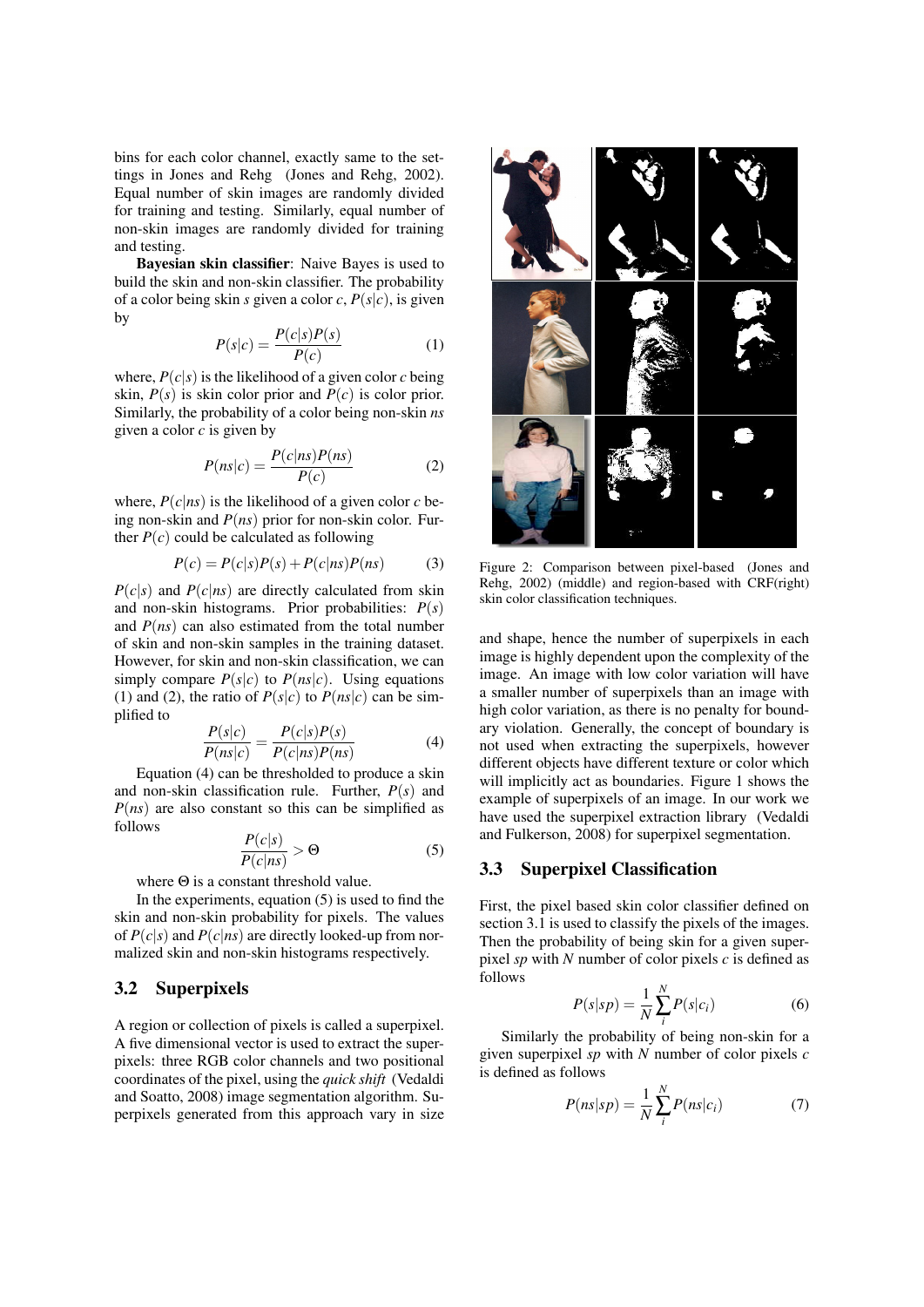

Figure 3: This example shows the advantages of the region-based approach even without CRF (see sub figures b and c). Sub figures c and d show the failure case when CRF is applied.

### 3.4 Smoothing with CRF

Skin regions have varying size and shape, depending upon the camera angle, distance from the camera and human body factors. Hence, to obtain smooth skin regions but still preserve the skin and non-skin boundaries, it is necessary to introduce some constraints. CRF provides a natural way of combining pairwise constraints. Color difference and length of boundary between adjacent superpixels are used as pairwise constraints. Optimum skin and non-skin labelling *L* of all superpixels *S* of an image is defined as follows

$$
-\log(P(L|S;\omega)) = -\sum_{s_i \in S} \Psi(l_i|s_i) + \omega \sum_{(s_i,s_j) \in E} \Phi(c_i,c_j|s_i,\omega)
$$
\n(8)

where  $\omega$  is the weight of pairwise constraint, *E* is the set of edges of superpixel, and *i* and *j* are index nodes in superpixel level graph of an image.

Color potential  $(Ψ(l_i|s_i))$ : the color potential Ψ captures the skin and non-skin probability of superpixel *s<sup>i</sup>* . We have used skin and non-skin probability for superpixel directly from superpixel classification defined in section 3.3 for color potential Ψ as follows

$$
\Psi(l_i|s_i) = \log(P(l_i|s_i))\tag{9}
$$

Edge and boundary potential  $(\Phi(c_i, c_j | s_i, s_j))$ ): pairwise edge and boundary potential  $\Phi$  is defined similar to those of (Fulkerson et al., 2009)

$$
\Phi(c_i, c_j | s_i, s_j) = \left(\frac{L(s_i, s_j)}{1 + ||s_i - s_j||}\right), [c_i \neq c_j] \quad (10)
$$

where  $L(s_i, s_j)$  is the shared boundary length, and ||*si*−*s<sup>j</sup>* || is the Euclidean norm of the color difference between  $s_i$  and  $s_j$  superpixels.

Only one pairwise potential is used to make the system as simple as possible to show that treating skin color with regions is more effective than with pixels. This implementation has only one weighting factor ω, which is optimized using cross validation. We use the multi-label graph optimization library of (Boykov et al., 2001), (Boykov and Kolmogorov, 2004) and (Kolmogorov and Zabih, 2004) for the inference of skin and non-skin regions. CRF graph is built on the superpixel level hence CRF optimization is fast.

| Method                   | TP        | FP        |
|--------------------------|-----------|-----------|
| Jones and Rehg (2002)    | 90%       | $14.2\%$  |
| Our (superpixel only)    | $91.44\%$ | $13.73\%$ |
| Our (superpixel and CRF) | $91.17\%$ | $13.12\%$ |

Table 1: The results of pixel-based and our region-based technique.

# 4 EXPERIMENTS AND RESULTS

,*sj*) Rehg, 2002) and same training and testing sets are Equal number of training and testing sets are randomly chosen from the Compaq dataset (Jones and used for all experiments. The Compaq dataset has approximately 4,700 skin and 9,000 non-skin images, freely collected from the web. Basic pixel-based skin color classifier mentioned in section 3.1 achieves similar results to those in Jones and Rehg (Jones and Rehg, 2002). We have used RGB bin size  $= 32$ for each channels, and threshold constant  $\Theta = 1$ . It roughly detects 90% skin color with 14.2% false positive rate.

Superpixel extraction using quick shift is controlled by three parameters: (i)  $\lambda$  controls the trade off between spatial and color consistency, (ii)  $\sigma$  controls the deviation of density estimator, and (iii)  $\tau$ maximum distance in the quick shift tree. We have used  $\sigma = 2$ ,  $\tau = 6$ , and  $\lambda = 0.9$  for our experiment. Which are chosen using grid search as there is no explicit mechanism to preserve the skin boundaries, with above selected parameters we have noticed that 97.43% skin pixels are correctly grouped into superpixels with 0.35% false positive rate. Average size of the superpixels increases with the larger value of  $\tau$  and σ and vice versa. Lower values of λ give importance to spatial factor while higher values give importance to the color value. Average size of superpixels are larger when  $\lambda$  is  $\approx$  0.5. Skin color detection depends upon the values of the color channels, hence higher importance is given to the color consistency in superpixel extraction. Also, experiments show that the skin boundary is not well preserved with higher spatial importance. The average size of superpixel is 65 in our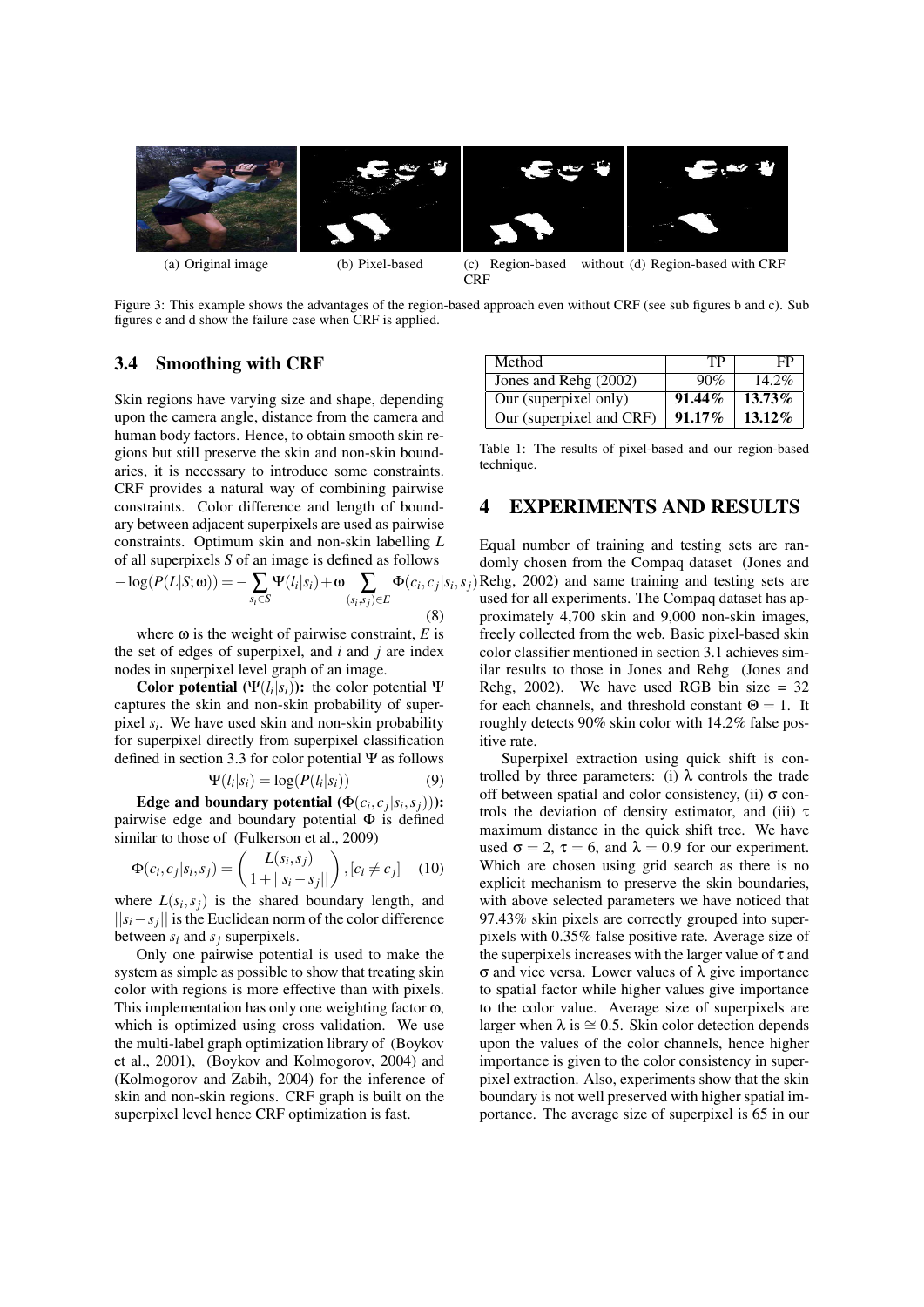

Figure 4: Example shows the failure of region-based approach when only a color difference constraint is used with CRF.

experiments. However, the size of superpixels is not fixed and fully depends on the complexity of the images.

Table 1 shows the results comparison between the presented region-based technique and the current state-of-the-art pixel-based skin color detection (Jones and Rehg, 2002) on unconstrained illumination and background. The region based technique without CRF has 91.44% true positive rate with 13.73% false positive rate and with CRF has 91.17% of true positive rate with 13.12% false positive rate. Simply grouping the pixel-based evidence onto superpixels increased the true positive rate by 1.44% and decreased the false positive rate by 0.48%. This shows treating skin as a region yields better results than using pixels only. Both results from the regionbased techniques are better than the pixel-based technique.

The results on figure 2 show the effectiveness of the region-based technique with CRF over pixelbased method. Region-based technique first groups the skin and non-skin evidence from each pixels into superpixels level using basic skin color classifier, which helps to remove noise. This is the main reason why only grouping the pixel-based evidence into superpixels increases the true positive rate by 1.44% and reduces the false positive rate by 0.5% (see table 1). Also, CRF helps further extract larger smooth skin regions by exploiting neighbouring color information and boundary sharing between superpixels.

However, there are also some cases where regionbased technique performs worse than pixel-based technique when we apply the CRF. Figure 3 are such examples. Skin-like looking pixels and high boundary sharing between skin and non-skin regions are the main reason of the failure. However, we also experimented using the color difference constraint only on CRF instead of both color difference and boundary sharing constraints and found that it performs better when skin regions are very small and narrow. But overall CRF with both neighbour color difference and length of boundary sharing constraints performed better. Figure 4 shows an example where CRF with

both neighbours color difference and length of boundary sharing performs better than only with neighbours color difference.

Skin regions do not have the same color values, even the closest skin color pixels within superpixels have different color values. Also, other skin-like objects exist. Hence, results can be further improved using texture information. This is left for our future work.

# 5 CONCLUSIONS

This paper presents a region-based skin color detection technique, which outperforms the current stateof-the-art pixel-based technique. Color and spatial distance based clustering technique is used to extract the regions from the images, also known as superpixels. In the first step, our technique uses the state-ofthe-art non-parametric pixel-based skin color classifier (Jones and Rehg, 2002) which we call the basic skin color classifier. The pixel-based skin color evidence is then aggregated to classify the superpixels. Finally, the CRF is applied to further improve the results. As CRF operates over superpixels, the computational overhead is minimal.

The proposed region-based technique achieved 91.44% true positive rate with 13.73% false positive rate without CRF optimization and 91.17% true positive rate with 13.12% false positive rate with CRF optimization. Grouping the pixel-based evidence into superpixels increased the true positive rate by  $1.44\%$ and reduced the false positive rate by 0.48%. Moreover, the region-based approach produced smoother results than the pixel-based methods. Skin commonly appears as regions of similar pixels, so treating skin as a region is advantageous over treating it as an individual pixel. Due to the illumination, background reflection and other noise factors, pixel values vary greatly and grouping them into a region helps to remove noise by collecting evidence from neighbouring pixels.

These results suggest that skin color detection should be region-based rather than pixel-based. Also,